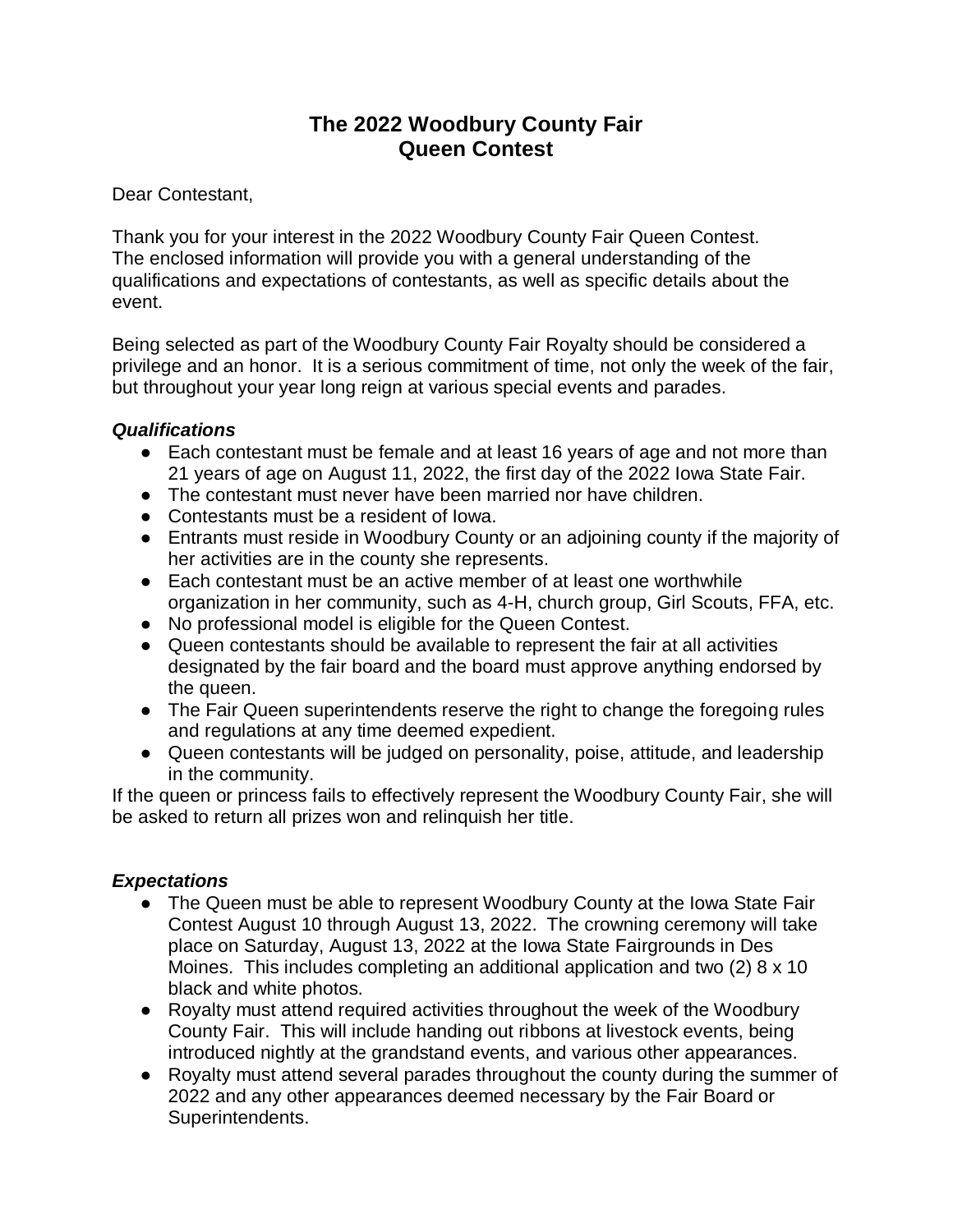- The Queen must be available to assist with the 2022 Preliminary Judging.
- All Royalty must be present at the 2022 Woodbury County Fair Queen & King Contest.

#### *Application*

The attached application must be fully completed. Additional pages can be added as necessary. A wallet size photo or snapshot should be included with the application. This photo will not be returned. A head and shoulders photo is preferred. The application must be postmarked by July 1, 2022 and should be sent to:

> Woodbury County Fair Queen Contest PO Box 369 Moville, IA 51039

#### *Judging*

Contestants should plan to arrive at the Holly Springs Bible Church (see below directions) at 11:00 a.m. on Thursday, July 7, 2022. Rooms will be available for you to change into your formalwear. Formalwear judging will begin promptly at 11:30 a.m. Individual interviews will be conducted in your formal attire. Once individual interviews are completed, contestants will change into a casual outfit. Your casual outfit should reflect your personality (no swimsuits please). Snacks will be provided and the afternoon judging should conclude at approximately 5:00 p.m.

Contestants will be judged on the following:

Application Completeness, neat, and free of grammatical errors Essay Question

Appearance Appropriateness of clothing selected Well-groomed appearance

Personality and Poise

Interview Group Discussion Individual

Leadership and Community Service Activities

Final Night of Judging at the County Fair

# *Final Judging at Fair*

Contestants should be at Flathers Hall for rehearsal at 5:00 p.m. on Wednesday, August 3, 2022. You should be dressed in your formalwear and ready to line up by 6:30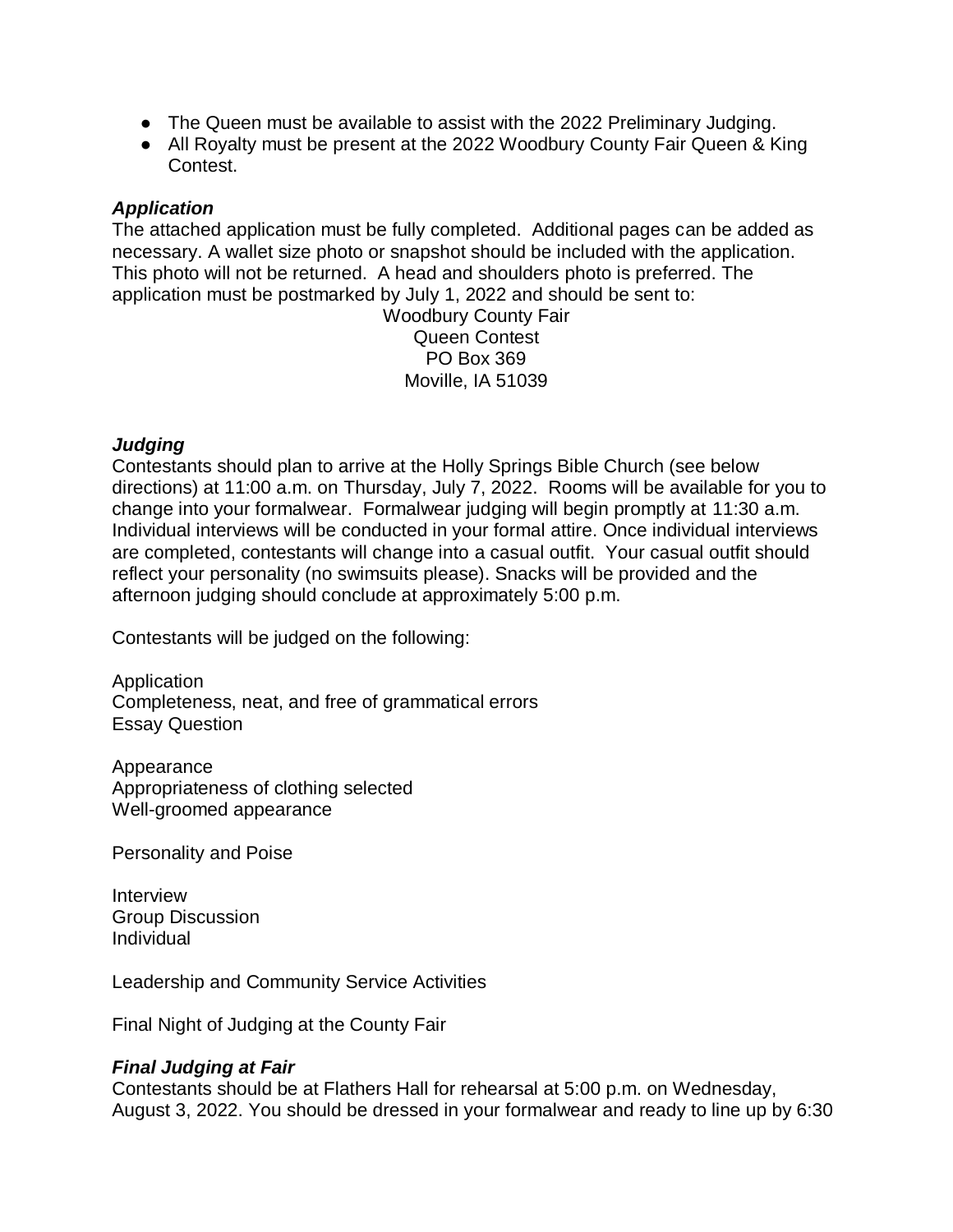p.m.

#### *Scholarship Money*

The winner of the Queen contest will receive a \$1,000 scholarship, each Princess a \$500 scholarship, and Miss Congeniality a \$250 scholarship. This money will be awarded after you have completed the first part of your responsibilities as a member of the Woodbury County Fair Royalty AND completed your first semester college. The fair board will have the final decision as to the validity of the college.

If you have any questions or concerns, please feel free to call the superintendent:

#### Amy McFarland (801) 205-8442

We look forward to seeing you on Thursday, July 7, 2021. Good Luck!

# **Directions: to Holly Springs Bible Fellowship Church (2991 Moville Blacktop)**

*From Sioux City/Lawton/Moville*: Travel east on Highway 20 through Lawton to stop signs at Moville. Turn right (south) on Moville Blacktop (County Hwy K64). Drive approximately 12 miles to 280<sup>th</sup> Street. Turn right (west) to church parking lot.

*From Anthon/Danbury:* Travel west on County Road D38 approximately 12 miles to intersection with Moville Blacktop (County Hwy K64). Turn left (south) and drive approximately 7 miles to 280<sup>th</sup> Street. Turn right (west) to church parking lot.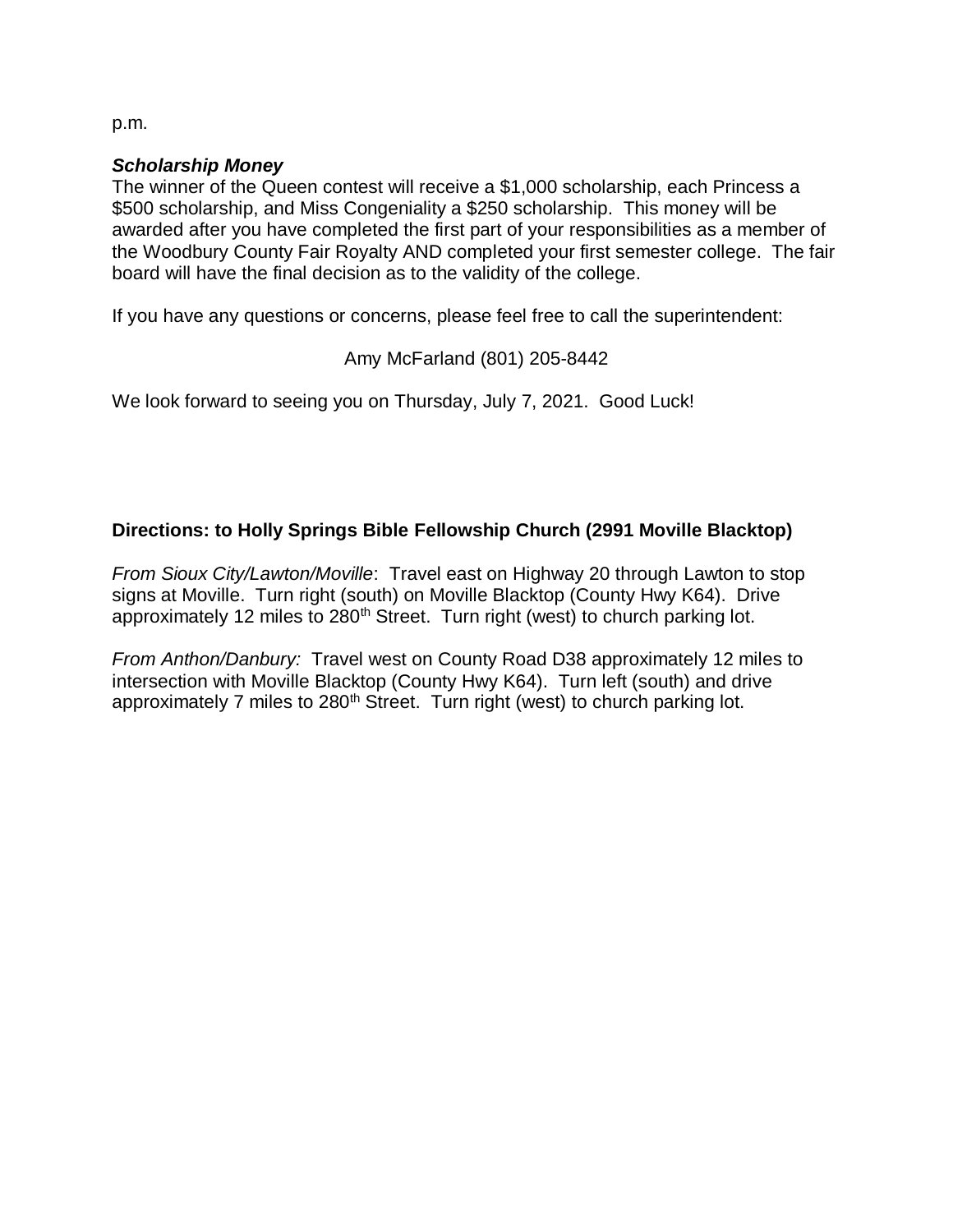# **Woodbury County Fair Queen Application**

Completed applications must be postmarked by June 30, 2021. No late applications will be accepted. Please make sure to fully complete the forms and add additional pages as necessary.

| Parent/Guardian Name:<br><u> and the manufacture of the manufacture of the manufacture of the manufacture</u> of the manufacture of the manufacture                                                                            |  |
|--------------------------------------------------------------------------------------------------------------------------------------------------------------------------------------------------------------------------------|--|
| Home Phone Number: National Account of the Contract of the Contract of the Contract of the Contract of the Contract of the Contract of the Contract of the Contract of the Contract of the Contract of the Contract of the Con |  |
|                                                                                                                                                                                                                                |  |
| <b>EDUCATION:</b>                                                                                                                                                                                                              |  |
| Name of High School________________________________Graduation Date______________                                                                                                                                               |  |
|                                                                                                                                                                                                                                |  |
|                                                                                                                                                                                                                                |  |
|                                                                                                                                                                                                                                |  |

ACTIVITIES & INTERESTS:

1.) Please list extracurricular activities, honors, and awards: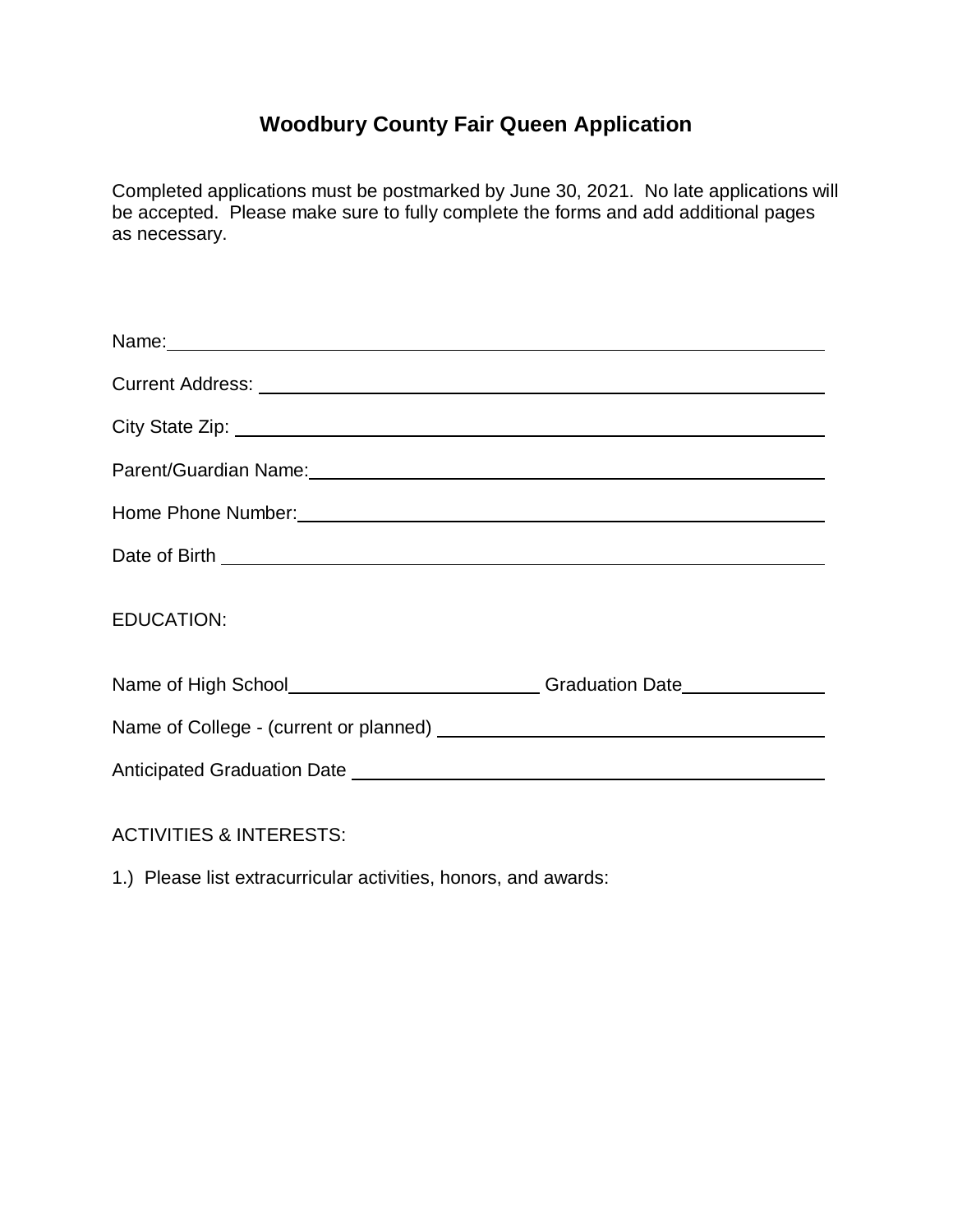2.) Please list and briefly describe your community, school, church or civic involvements:

3.) Describe your hobbies or interests:

4.) Describe your future plans or career goals:

\*\*\*Using a separate sheet, in 250 words or less, describe why you should be selected as the 2021 Woodbury County Fair Queen.\*\*\*